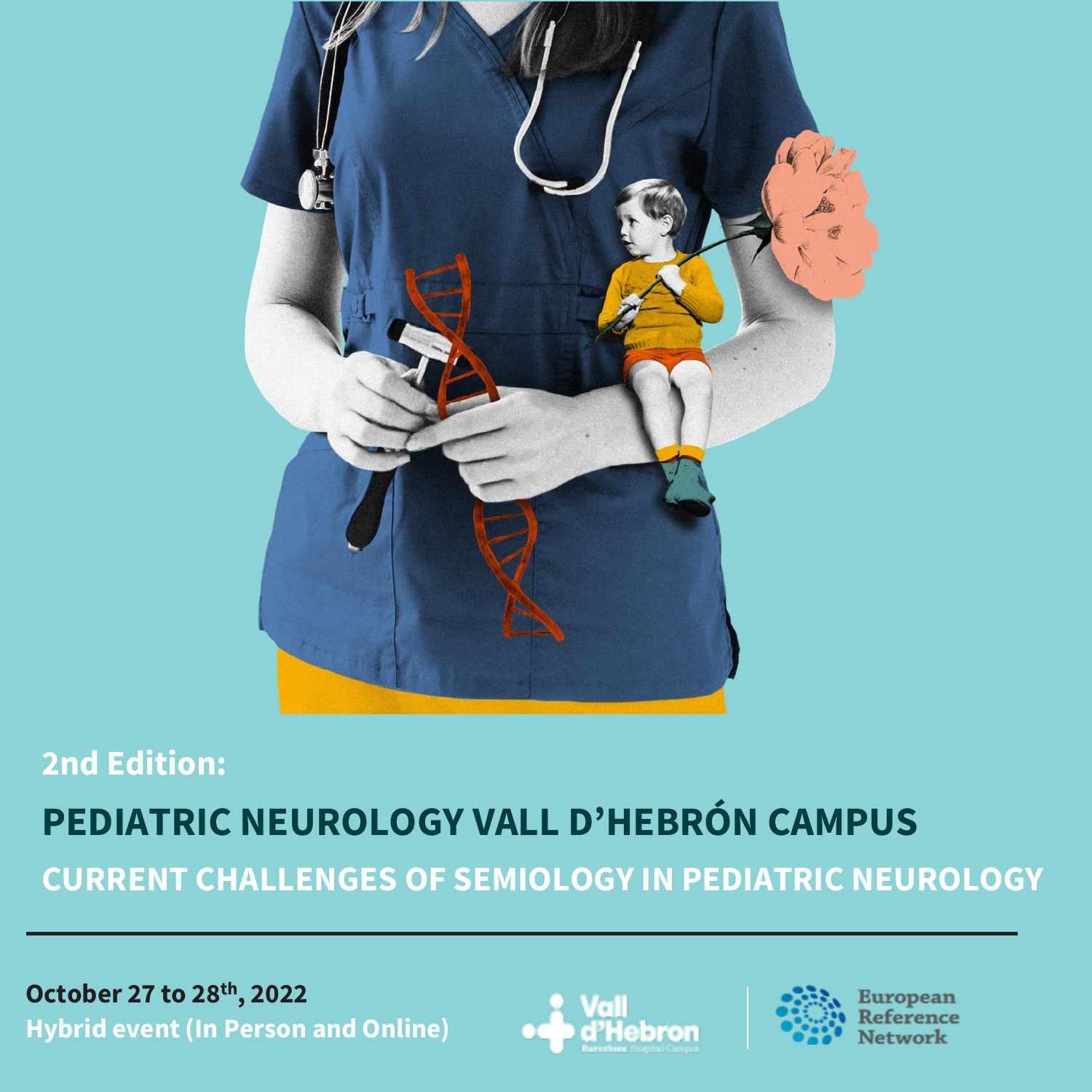# **Program Thursday, October 27th**

| $08.30 - 09.00$ | <b>Bienvenida</b>                                                                                             |
|-----------------|---------------------------------------------------------------------------------------------------------------|
| $09.00 - 11.00$ | Motor semiology. Chair: Teresa Temudo & Alfons Macaya                                                         |
| $09.00 - 09.30$ | Deborah Sival: Abnormal motor patterns during brain maturation                                                |
| $09.30 - 10.00$ | Belén Pérez Dueñas: Upper limb motor impairment in children                                                   |
| $10.00 - 10.30$ | Roser Pons: Red flags in children with motor disability                                                       |
| $10.30 - 11.00$ | <b>Joint Discussion</b>                                                                                       |
| $11.00 - 11.30$ | <b>Descanso</b>                                                                                               |
| $11.30 - 13.30$ | Other challenges in semiology. Chair: Roser Pons & Belén Pérez                                                |
| $11.30 - 12.00$ | Teresa Temudo: In one shot: Diagnosis of neuropediatric disorders<br>based on movement and behavioral changes |
| $12.00 - 12.30$ | Miquel Raspall: Back to phenotype: non-genetic clues for the<br>diagnosis of the genetic epilepsies           |
| $12.30 - 13.00$ | Sergio Aguilera: Overlapping phenotypes in neurodegenerative<br>disorders with cerebellar involvement         |
| $13.00 - 13.30$ | <b>Joint Discussion</b>                                                                                       |
| $13.30 - 15.00$ | Comida                                                                                                        |
| $15.00 - 17.00$ | CONCURSO DE SEMIOLOGÍA CLÍNICA                                                                                |
|                 | Despedida día 1                                                                                               |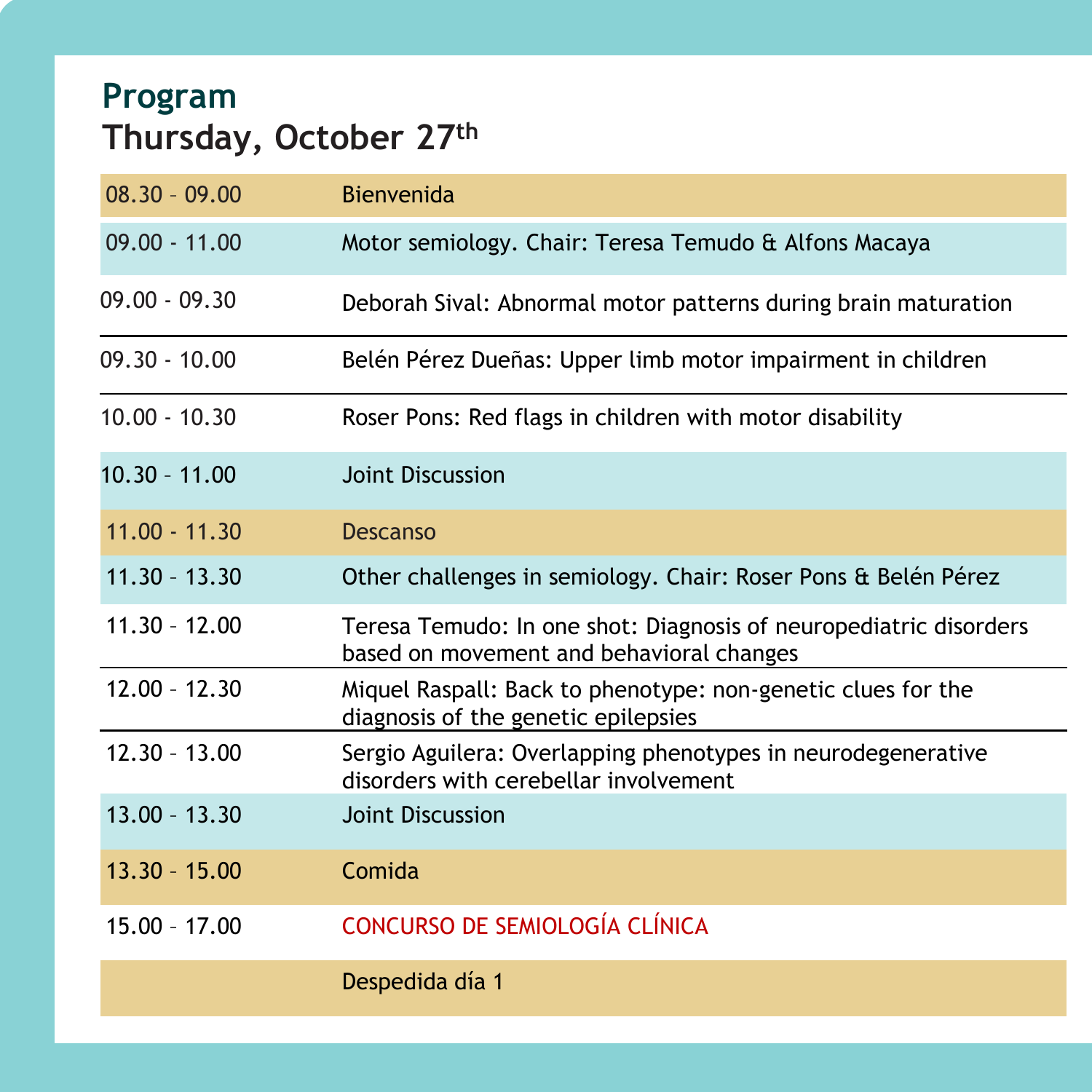# **Program Friday, October 28th**

| $08.30 - 09.00$ | <b>Bienvenida</b>                                                                      |
|-----------------|----------------------------------------------------------------------------------------|
| $09.00 - 11.00$ | When clinical diagnosis comes too late. Chair: Francina Munell.                        |
| $09.00 - 09.30$ | Mireia del Toro: Newborn screening for neurolysosomal diseases: an<br>emerging debate. |
| $09.30 - 10.00$ | Francina Munell and Marina Flotats: Newborn screening for<br>neuromuscular disorders   |
| $10.00 - 10.30$ | Elida Vázquez: Clues for pattern MRI recognition in childhood<br>neurological diseases |
| $10.30 - 11.00$ | <b>Joint Discussion</b>                                                                |
| $11.00 - 11.30$ | <b>Descanso</b>                                                                        |
| $11.30 - 12.00$ | Keynote lecture. Chair: Alfons Macaya                                                  |
| $11.30 - 12.00$ | Deborah Sival: (to be announced)                                                       |
| $12.00 - 13.30$ | Current challenges in Phenotyping. Chair: David Gómez                                  |
| $12.00 - 12.30$ | Ana Camacho: Semiology of functional disorders in childhood.                           |
| $12.30 - 13.00$ | Alfons Macaya: Genetic Determinism in the NGS era                                      |
| $13.00 - 13.30$ | David Gómez: Ontology and automated phenotyping                                        |
| $13.30 - 14.00$ | <b>Joint Discussion</b>                                                                |
| $14.00 - 15.30$ | Comida                                                                                 |
| $15.30 - 17.30$ | <b>COMUNICACIONES ORALES</b>                                                           |
|                 | Despedida día 2                                                                        |